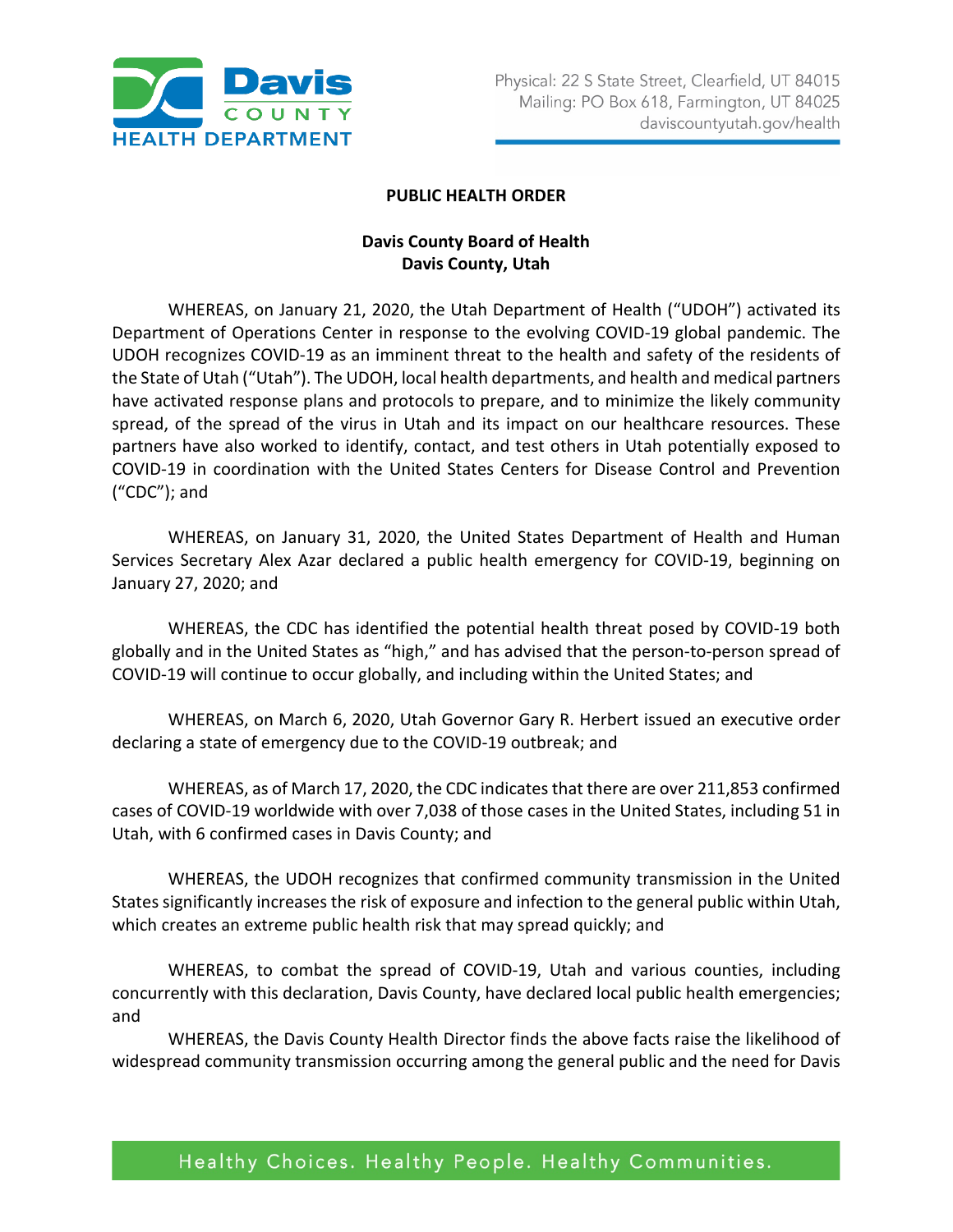County and the public to work cooperatively and proactively to slow the spread of COVID-19 and address any challenges that may arise due to this disease in Davis County, and

WHEREAS, on March 13, 2020, Governor Gary Herbert dismissed all Utah public schools for two weeks to combat the spread of COVID-19 (the "School Dismissal"). The School Dismissal means that students will not be allowed to attend school, but staff, faculty, and food services personnel will be allowed to be in the school facility.

WHEREAS, on March 17, the Utah Department of Health, in coordination with the Governor's Office and Utah COVID-19 Community Task Force, issued an order to all restaurants, bars, and food service establishments in the state of Utah to suspend dine-in operations and to limit mass gatherings to no more than ten individuals for a period of two weeks.

WHEREAS, the Davis County Health Director does hereby find that there is an imminent and proximate threat to public health from the introduction of COVID-19 into Davis County.

WHEREAS, Section 26A-1-114 of the Utah Code empowers a local health department to "close theatres, schools, and other public places and prohibit gatherings of people when necessary to protect the public health."

## **THEREFORE, PURSUANT TO UTAH CODE §26A-1-114, BE IT HEREBY ORDERED BY THE DAVIS COUNTY HEALTH DIRECTOR BRIAN HATCH, AS FOLLOWS:**

**Section 1. General Prohibitions.** Effective immediately, the following prohibitions shall apply throughout Davis County:

• Gatherings of more than ten individuals are prohibited.

**Section 2. Restaurants, Bars, and Food Service Establishments.** Effective at 11:59pm (MDT) on March 18, 2020, all food service, restaurants, self-serve buffets, salad bars, unpackaged self-serve food services, bars, taverns, nightclubs, private liquor clubs, and saloons in Davis County shall immediately close to members, guests, patrons, customers, and the general public. Notwithstanding the foregoing, food service may operate on a limited basis subject to the following operational restrictions and prohibitions:

- Prohibition of all dine-in food service, whether inside or outside the establishment, and prohibition of admitting members, guests, patrons, and customers inside the establishment except to pick up food for take-out only.
- Curbside take-out, drive-thru food service or pickup service is permitted. Cash payments are strongly discouraged. Staff who accept payment shall use cleansing measures between each transaction, including using any best practices issued by the State Department of Health or the Davis County Health Department. Where possible, online (e.g., Venmo, Squarecash, Googleplay, Applepay, and similar payment apps)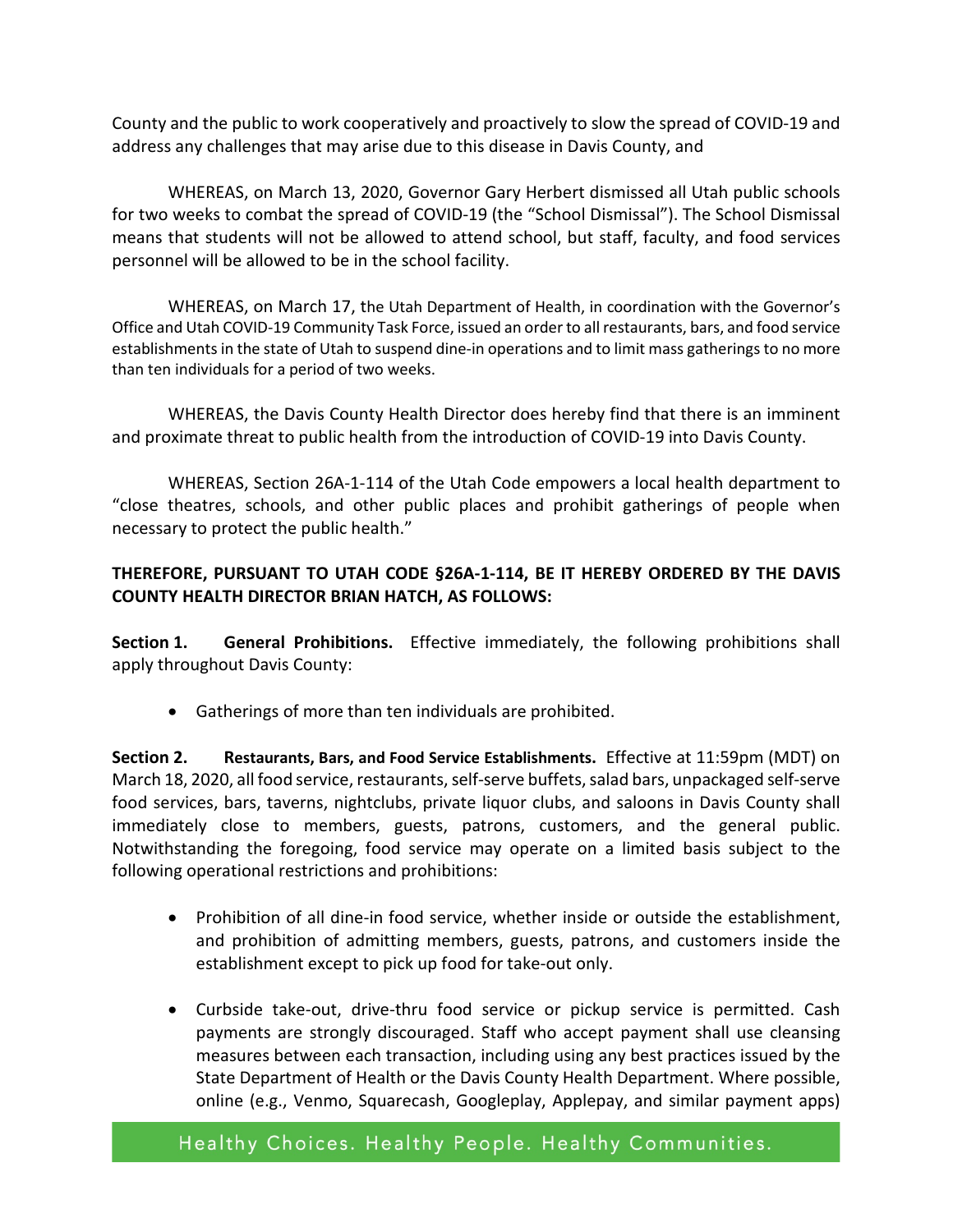and telephonic credit card transactions are encouraged. Staff who handle cash or credit card payments shall not be involved in the preparation, handling, or delivery of food.

- For hotel restaurants, food items may only be delivered as room service delivered to the door or curbside services as described above.
- Third party food services (i.e., Uber Eats, Door Dash, etc.) are required to observe "no contact delivery" which means these services cannot have person to person contact. All employees of such services must not engage in any delivery services if they present any symptoms of illness.
- Management must ensure on a daily basis that no employee who presents symptoms of illness (e.g., cough, fever, shortness of breath) will be permitted to work.

Due to the evolving situation with the potential spread of COVID-19 virus, violations of these operational restrictions shall result in the immediate closure of individual businesses and establishments to all business activity.

## **Section 3 Recommendations for All Individuals.** Effective immediately.

- All individuals practice good social distancing.
- All individuals should refrain from visiting nursing care facilities, assisted living facilities, and retirement homes except to provide critical assistance.
- All individuals should avoid discretionary travel, shopping trips (other than shopping for food and other essential), and social visits.
- Individuals over the age of 60 and individuals who are immunocompromised should avoid contact with other individuals.

**Section 4. General Protocols for Businesses.** Effective immediately, all establishments shall comply with the following regulations:

- Implement social distancing (six feet) measures in all areas, especially communal areas of the establishment.
- Where feasible, employers should encourage their employees to work remotely from home.
- Employers should encourage employees who are sick to stay at home.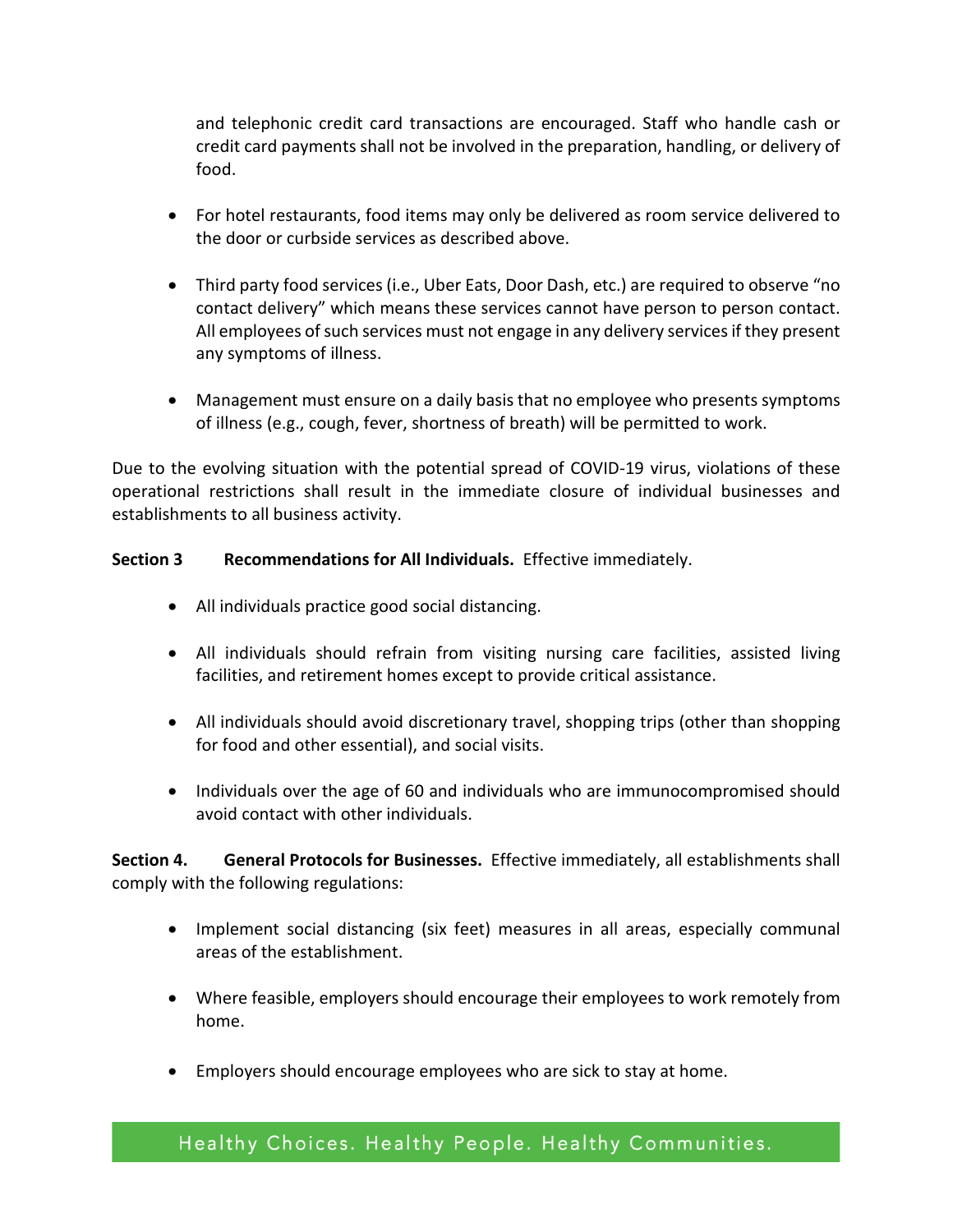- Staff who have to take cash or credit cards shall use cleansing measures, including best practices issued by the Davis County Health Department, between transactions. Cash transactions are strongly discouraged.
- Management must ensure on a daily basis that no employee that presents symptoms of illness (e.g., cough, fever, shortness of breath) will be permitted to work.
- Members, guests, patrons, or customers who present symptoms of illness shall be excluded from the establishment.
- Management shall post signage approved by the Davis County Health Department which advises patrons of COVID-19 protocols.

**Section 5. Long-Term Care and Other Care Facilities.** Effective immediately, all care facilities shall comply with the following regulations:

• Access to long-term care facilities shall be governed by the guidance issued by the Centers for Medicare & Medicaid Services, Center for Clinical Standards and Quality.

**Section 6. Exceptions.** The prohibition of gatherings of more than ten individuals does not apply to grocery stores. Grocery stores are encouraged to remain open to provide necessary food items and other goods.

**Section 7. Duration**. This Order shall remain in effect through April 1, 2020, unless further extended.

**Section 8. Publication**. This Order shall be on file for public inspection with the Davis County Health Department.

EFFECTIVE DATE: MARCH 18, 2020

DAVIS COUNTY HEALTH DEPARTMENT

Brian Hatch Davis County Health Officer

\_\_\_\_\_\_\_\_\_\_\_\_\_\_\_\_\_\_\_\_\_\_\_\_

DAVIS COUNTY COMMISSION

Healthy Choices. Healthy People. Healthy Communities.